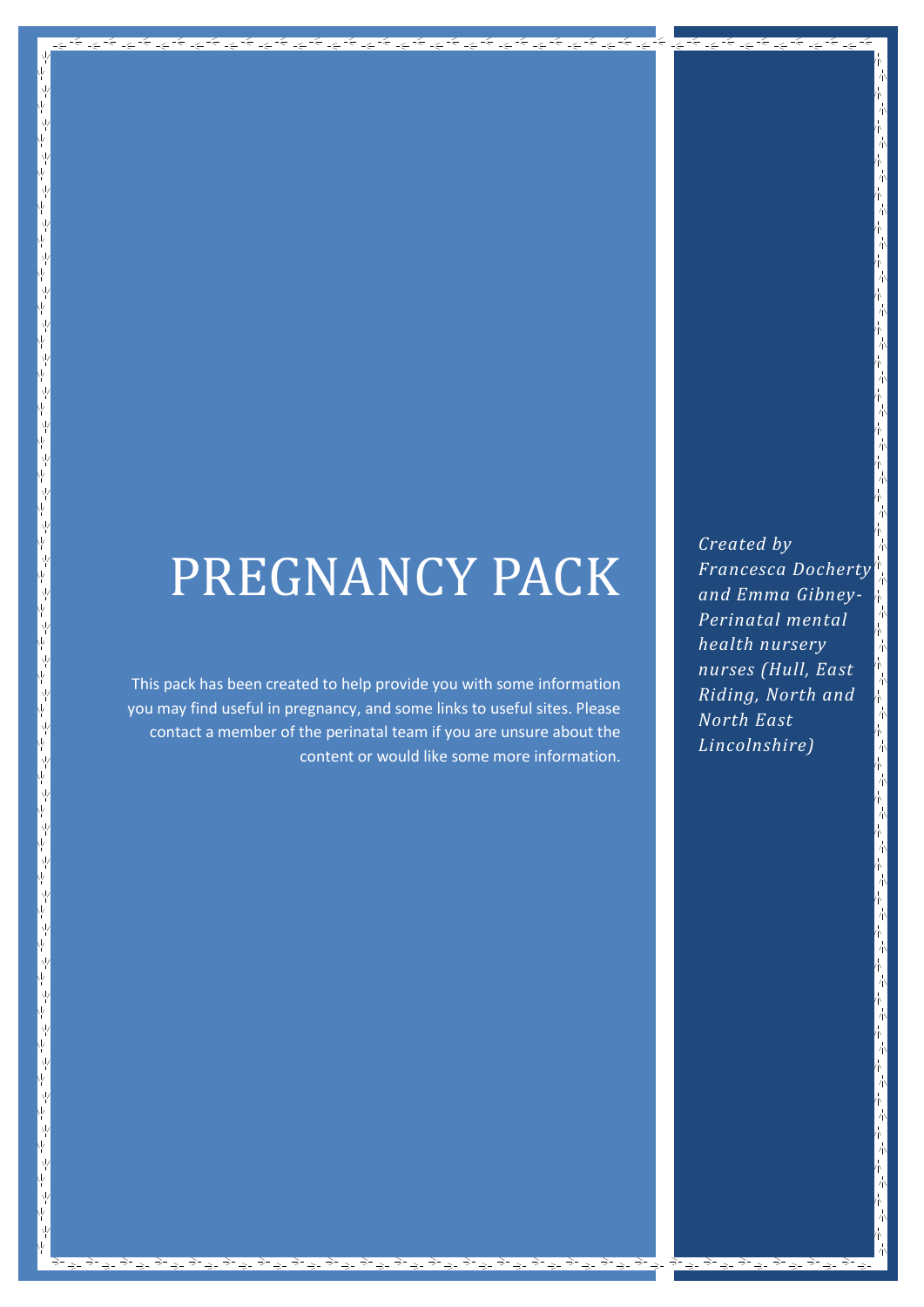# **Bonding whilst pregnant**

المحالية المحالجة المحالجة المحالجة المحالية المحالة المحالة المحالة المحالة المحالة المحالة المحالة المحالة ا<br>المحالة المحالة المحالة المحالة المحالة المحالة المحالة المحالة المحالة المحالة المحالة المحالة المحالة المحال

**Visi[t https://www.nhs.uk/start4life/pregnancy/week-by-week/1st-trimester/week-](https://www.nhs.uk/start4life/pregnancy/week-by-week/1st-trimester/week-4/#anchor-tabs)[4/#anchor-tabs](https://www.nhs.uk/start4life/pregnancy/week-by-week/1st-trimester/week-4/#anchor-tabs) to see more information about your changing body**  start 4 tife **and how your baby is developing in the womb.** 

Your baby can start to hear sounds outside the womb from around 20/21 weeks gestation, but it is never too early to start talking and singing to your baby. They will love listening to your voice and will recognise it when they are born. You can also play music and read stories.



γý

ψ γ

Ϋ́ γķ Ϋ́ γ

Ϋ́ γļ

ψ γķ ,<br>平

、<br>平

γ

γķ ,<br>平

キャン

 $\psi$ 

꾞 ψ

시<br>사

ψ

γķ 平  $\frac{1}{2}$ Ņγ γķ ψ

γķ

,<br>平

,<br>平

ψ

γ

,<br>平

赤かんかんか

不从不不不

√v<br>Y

,<br>平

`⊌<br>¦

γķ

一平

ホートー

ÎΥ

**Start to think about who your baby will be…what colour will their eyes be? Which parent or family member will they resemble? Or think further ahead…if baby kicks a lot in the womb will they be a footballer…a ballerina…the possibilities are endless.**

Think of places you may like to take baby, people they will meet, activities you will do together.

#### **Massage your baby bump**

Spend time relaxing and looking after yourself.

**Include dad, older siblings and other important family members in bonding experiences**

Make a diary of how you are feeling, keep a record of important dates such as antenatal appointments…when baby first kicks…any weird cravings you have…

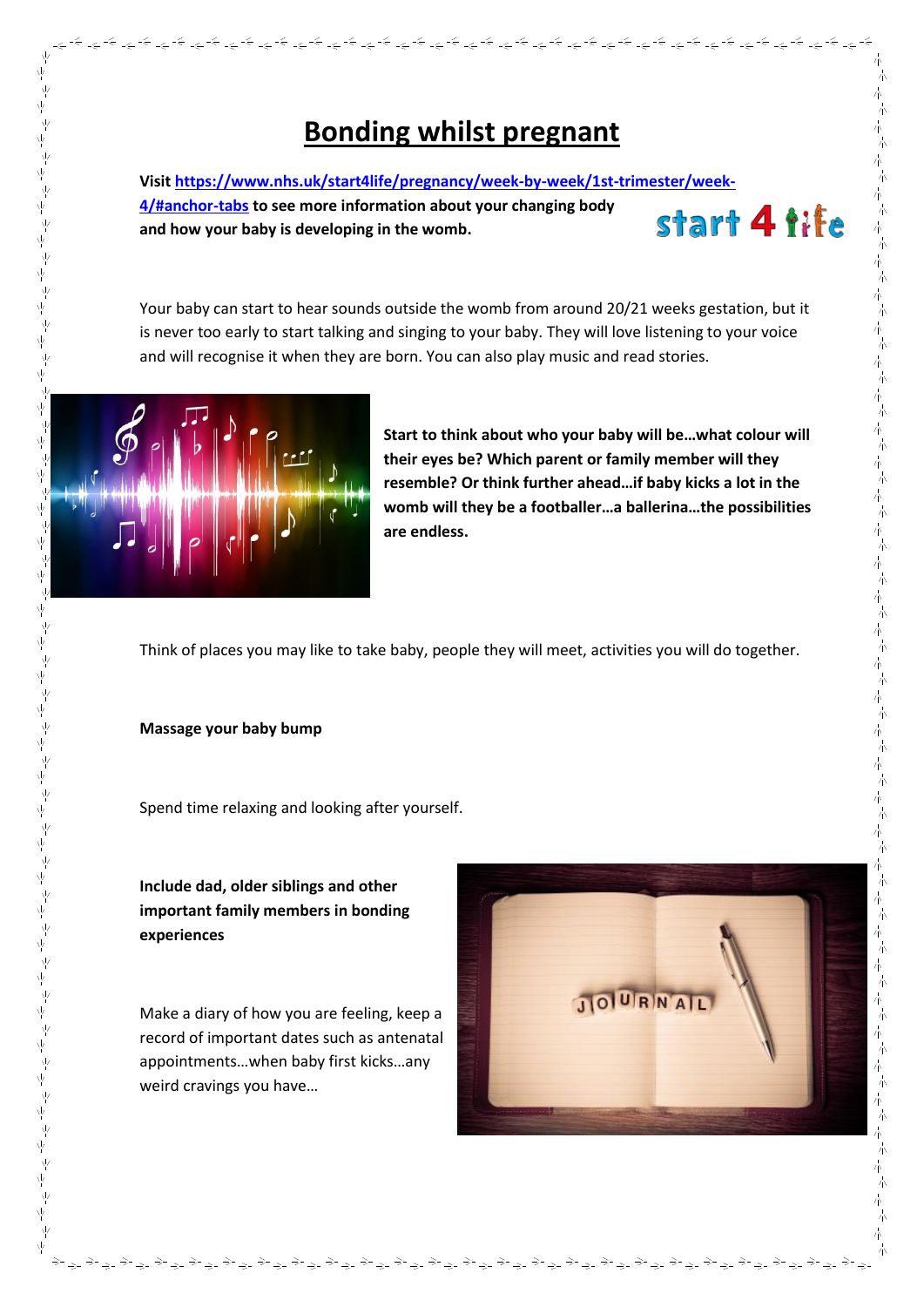# **CREATE A 'MY PREGNANCY JAR'!**

المحاشم المحاطر المحاطر المحاطر المحاطر المحاطر المحاطر المحاطر المحاطر المحاطر المحاطر المحاطر المحاطر المحاطر المحاطر المحاطر المحاطر المحاطر المحاطر المحاطر المحاطر المحاطر المحاطر المحاطر المحاطر المحاطر المحاطر المحاط

Your baby is growing inside of you, what would you like to know about them?

Grab a post it note, ask away, pop it in the jar, once baby is here, take a note, answer your question, were you correct?





小

 $\lambda_{\rm I}^{\rm I}$ 赤木 本 木 赤木

一本

赤赤

赤木

不本人

赤木

一本一本

一本

本本 本 木 赤木

不本 小 木 本 木 不本

赤木

赤木

赤木

一本一本 赤 木 小 木 本本

赤木

本本本本本本

赤木

本本

Will you be a boy or girl? Will you come early?

# Will you have my blue eyes?

Will you have grandad's ears?

What will you weigh?

How will I know what to do?

What shall we call you?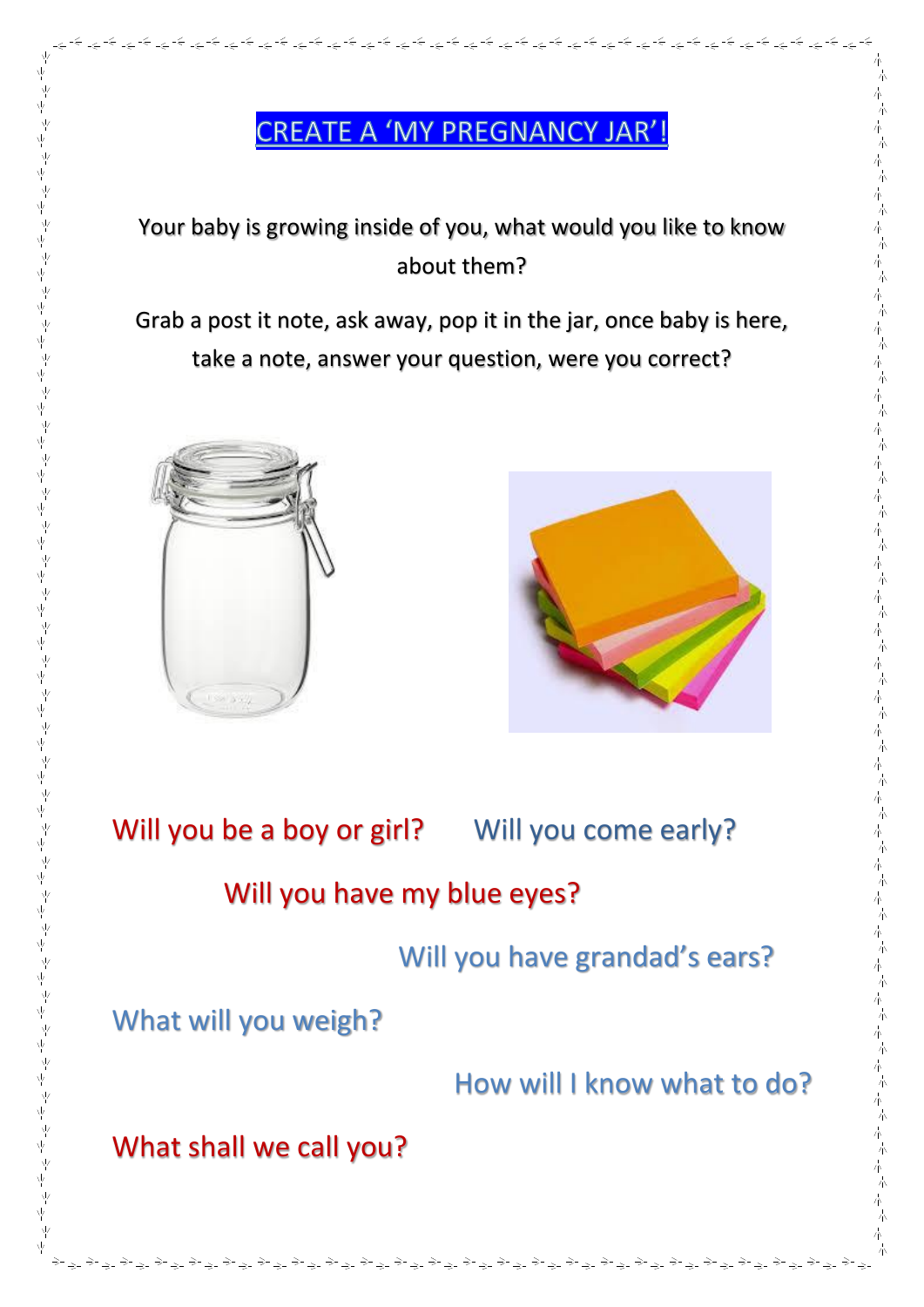# **IDEAS FOR HOSPITAL BAGS**

If you're planning to give birth in a hospital or midwifery unit, your midwife will probably give suggestions of what you'll need to pack. This will include things for you and your new baby. You can use any kind of bag you want, from a rucksack to a small suitcase.

المحالية للمراجعة المراجعة المراجعة المراجعة المراجعة المراجعة المراجعة المراجعة المراجعة المراجعة المراجعة المراجعة

木

木

木

木

本

木

木

木

木

六

木

本

本

本

木

木

本 赤

赤 木

本

木 本本

赤木

本

本

木

木

六

木

木

本

本

赤

赤

赤

赤

赤

赤 木

朩

赤

赤

赤

本

赤

赤 木

本

朩

木

木

木

木

木

六

木

木

木

木

木

赤

木 本本

赤

赤

For yourself, you'll probably want to pack:

- your birth plan and hospital notes
- something loose and comfortable to wear during labour that does not restrict you from moving around or make you too hot, plus about 3 changes of clothes
- 2 or 3 comfortable and supportive bras, including nursing bras if you're planning to breastfeed – remember, your breasts will be much larger than usual
- breast pads

Ψ γý

Ϋ́

γķ

Ψ γķ

Ϋ́

Νý

Νý

γķ

γļ

γķ

Ÿ

γý

γķ

γķ

Ÿ γķ Ϋ́

γý

γķ

,<br>平

,<br>平

Υķ

Νý γý

Ψ  $\frac{1}{2}$ Ŵ

γý

Ņγ

Ϋ́

Ψ

Ν

γķ

γ

γ

Ν

 $\frac{1}{2}$ 

Ϋ́

ψ

γý

 $\frac{1}{2}$ 

Ϋ́

√v<br>Ψ

Ψ

Ψ

Ψ

Ϋ́

ψ

γý

ψ

ψ

ψ

γķ

,<br>平

λķ

γý

Ϋ́

ψ

γķ

γķ

ψ

γý

γļ

Ϋ́

Ψ

Νý

- a couple of packets of super-absorbent sanitary or maternity pads
- 5 or 6 pairs of knickers you may want to bring some disposable ones
- your washbag with a toothbrush, hairbrush, flannel, soap, lip balm, deodorant, hair ties and other toiletries
- towels
- things to help you pass the time and relax for example, books, magazines, music or podcasts
- a fan or water spray to cool you down
- dressing gown and slippers
- a loose, comfortable outfit to wear home
- a camera
- healthy snacks and drinks
- extra pillows
- a TENS machine if you intend to use one
- any medicines you're taking

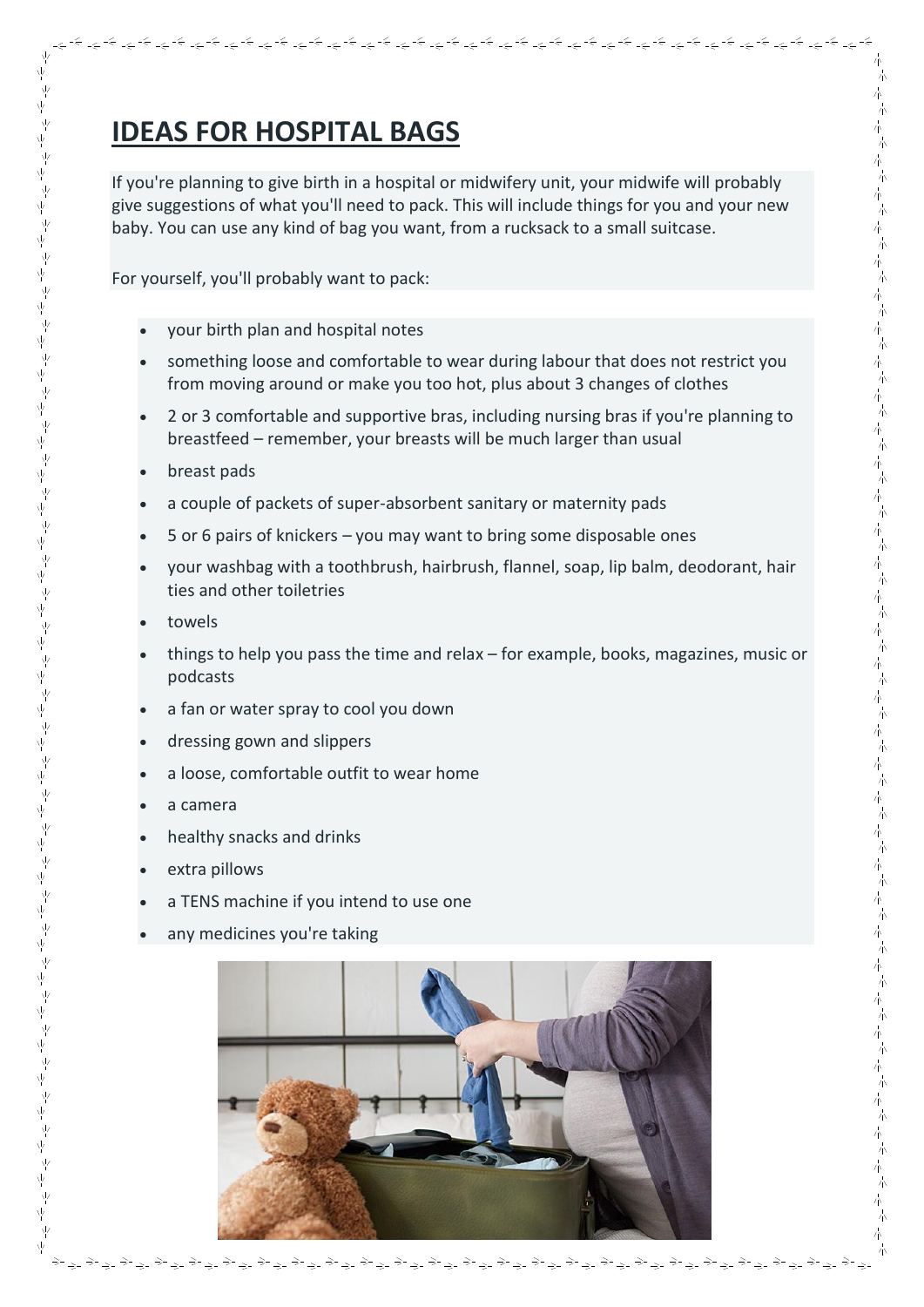For the baby, you might want to pack:

- bodysuits, vests and sleep suits
- an outfit for going home in
- a hat, scratch mittens and socks or booties
- plenty of nappies
- a shawl or blanket
- muslin squares
- a pram suit if it's cold
- a car seat for the trip home
- formula and bottles if formula feeding

For further information, please visi[t https://www.nhs.uk/conditions/pregnancy-and-baby/pack](https://www.nhs.uk/conditions/pregnancy-and-baby/pack-your-bag-for-birth/)[your-bag-for-birth/](https://www.nhs.uk/conditions/pregnancy-and-baby/pack-your-bag-for-birth/)

كم المراشم المراشر المراشر المراشر المراشر المراشر المراشر المراشر المراشر المراشر المراشر المراشر المراشر المراشر المراشر المراشر المراشر المراشر المراشر المراشر المراشر المراشر المراشر المراشر المراشر المراشر المراشر الم

This is an NHS page and has helpful tips and information for throughout your pregnancy.

# **Comfort Box**

**As there are many restrictions now in place due to COVID-19, we would like to suggest making a small 'comfort box' for you to take into the ward, you can place anything in this box that will help you get through the visitor restrictions that are in place at your local unit. Ideas could include;**

- Photographs of loved ones/children, so you can talk to your new baby and tell them all about the family members they will meet one day soon.
- A journal/diary and a pen to help you document your thoughts and feelings.
- Contact numbers of your local Perinatal Team/loved ones, anyone that can support you through this time.
- Self- help guides/podcasts/CBT materials.
- Upbeat playlist, download/create your own playlist to lift your mood.



小

六

木

木

赤

本

六

小

木

本

本

六

小

不本

赤木

木

本 六

小 木

朩 木

赤木

赤木

小

木

本

木

小 木

赤木

小

赤

本

赤 木

赤 木

六

木

木

木

木

木

 Anything else you feel will be beneficial to your mental health, maybe take your 'pregnancy jar' with you, so you can answer your unanswered questions.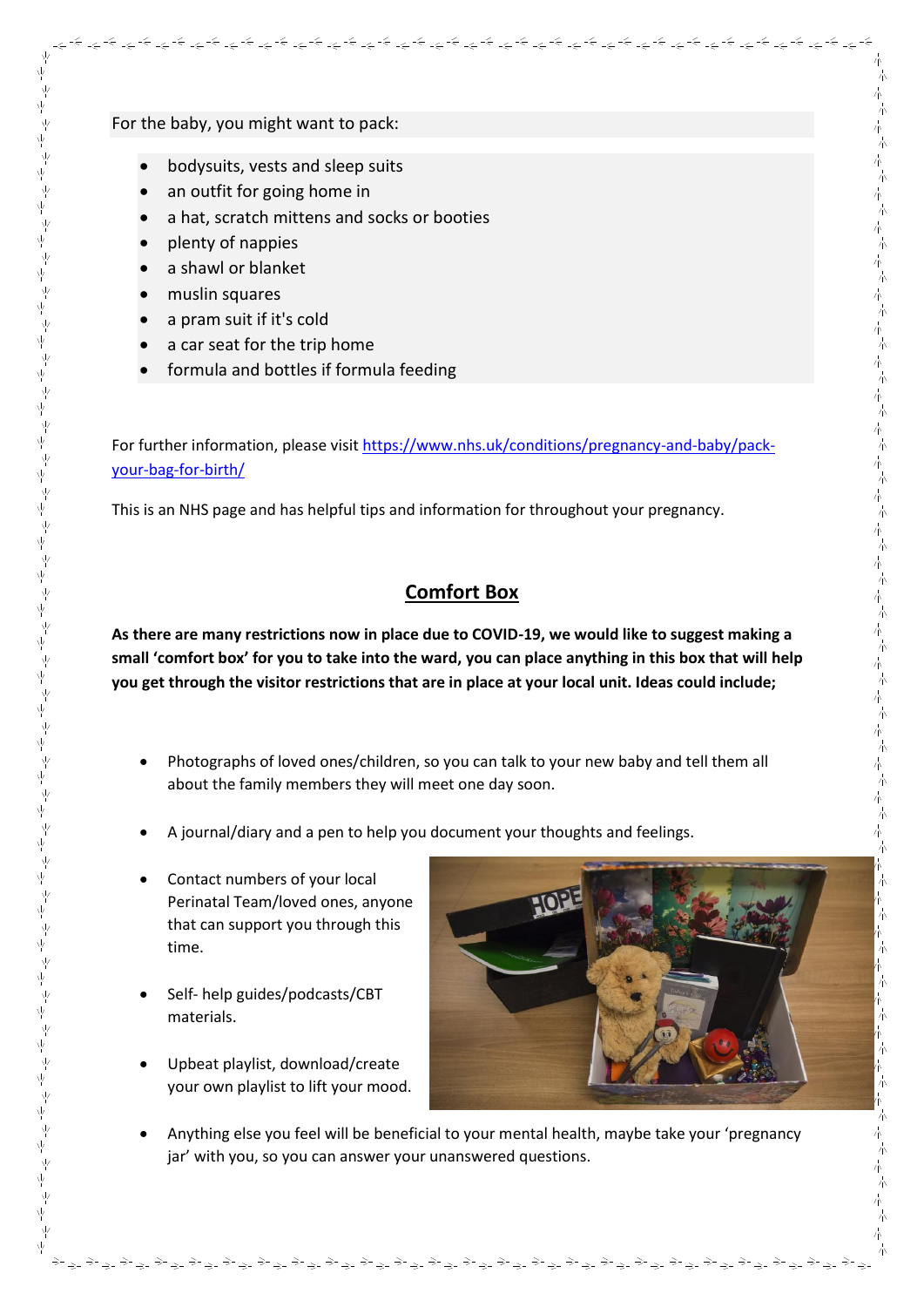## **Suggestions for relaxing**

### Exercise

ψ

ψ γķ

平 γķ

Ϋ́ ψ 业

γķ

γķ

Ÿ

业

Ψ

Ϋ́ γķ

Ψ

Υķ

γķ

γķ

√<br>Y

γļ

ψ γļ

Ÿ γ

Ϋ́

ψ

γķ

γķ

Ϋ́

γķ

γ

Ψ γķ ,<br>平

 $\vee$ 

Ϋ́

γķ

,<br>平

γķ

ψ γ

Ν γķ

ψ

ψ

ψ

ネイチ

γý ÎΥ

ψ

γ

γķ

γ

Ϋ́

Exercise is a simple way to relax the mind whilst flooding the body with endorphins to help raise your mood; there are lots of exercise videos online for different abilities including exercises tailored specifically to pregnancy. Some exercise guides can be found a[t https://www.nhs.uk/live](https://www.nhs.uk/live-well/exercise/)[well/exercise/](https://www.nhs.uk/live-well/exercise/)

كالوالولي فالمحالو الموالو الموالو الموالو الموالو الموالو الموالو الموالي الموالي الموالي الموالو الموالو الموالو الموالو الموالو الموالو الموالي الموالي الموالي الموالي الموالي الموالي الموالي الموالي الموالي الموالي الم

### Short relaxations

- 3 deep breaths- Breathe in (count to 3) breathe out (count to five) and repeat
- Squeeze and reassure- Put one hand into the other, squeeze gently and keep telling yourself that you will 'get through' this
- Feel the floor- Focus on feeling the floor through your feet, even better if you can take off your shoes

These tips and more can be found on:

[http://learn.4mentalhealth.com/sites/default/files/courses/wb7/index.html#/id/5e7dd2c4485e8e4](http://learn.4mentalhealth.com/sites/default/files/courses/wb7/index.html#/id/5e7dd2c4485e8e466da2f36e) [66da2f36e](http://learn.4mentalhealth.com/sites/default/files/courses/wb7/index.html#/id/5e7dd2c4485e8e466da2f36e)

### Links to other sites

[https://www.nhs.uk/conditions/stress-anxiety-depression/ways-relieve-stress/?](https://www.nhs.uk/conditions/stress-anxiety-depression/ways-relieve-stress/)

<https://www.mind.org.uk/information-support/tips-for-everyday-living/relaxation/relaxation-tips/>

[https://www.koawhittingham.com/the-meditations/mindfulness of baby/](https://www.koawhittingham.com/the-meditations/mindfulness%20of%20baby/)

### **General links**

<https://www.bestbeginnings.org.uk/baby-buddy>

[https://www.tommys.org/pregnancy-information/im-pregnant/pregnancy-news-and](https://www.tommys.org/pregnancy-information/im-pregnant/pregnancy-news-and-blogs/pregnancy-and-coronavirus-information-pregnant-women-and-new-mums)[blogs/pregnancy-and-coronavirus-information-pregnant-women-and-new-mums](https://www.tommys.org/pregnancy-information/im-pregnant/pregnancy-news-and-blogs/pregnancy-and-coronavirus-information-pregnant-women-and-new-mums)

https://www.tommys.org/pregnancy-information/im-pregnant/mental-health-during-and-afterpregnancy

<https://www.gov.uk/coronavirus>

<https://www.nhs.uk/start4life/>